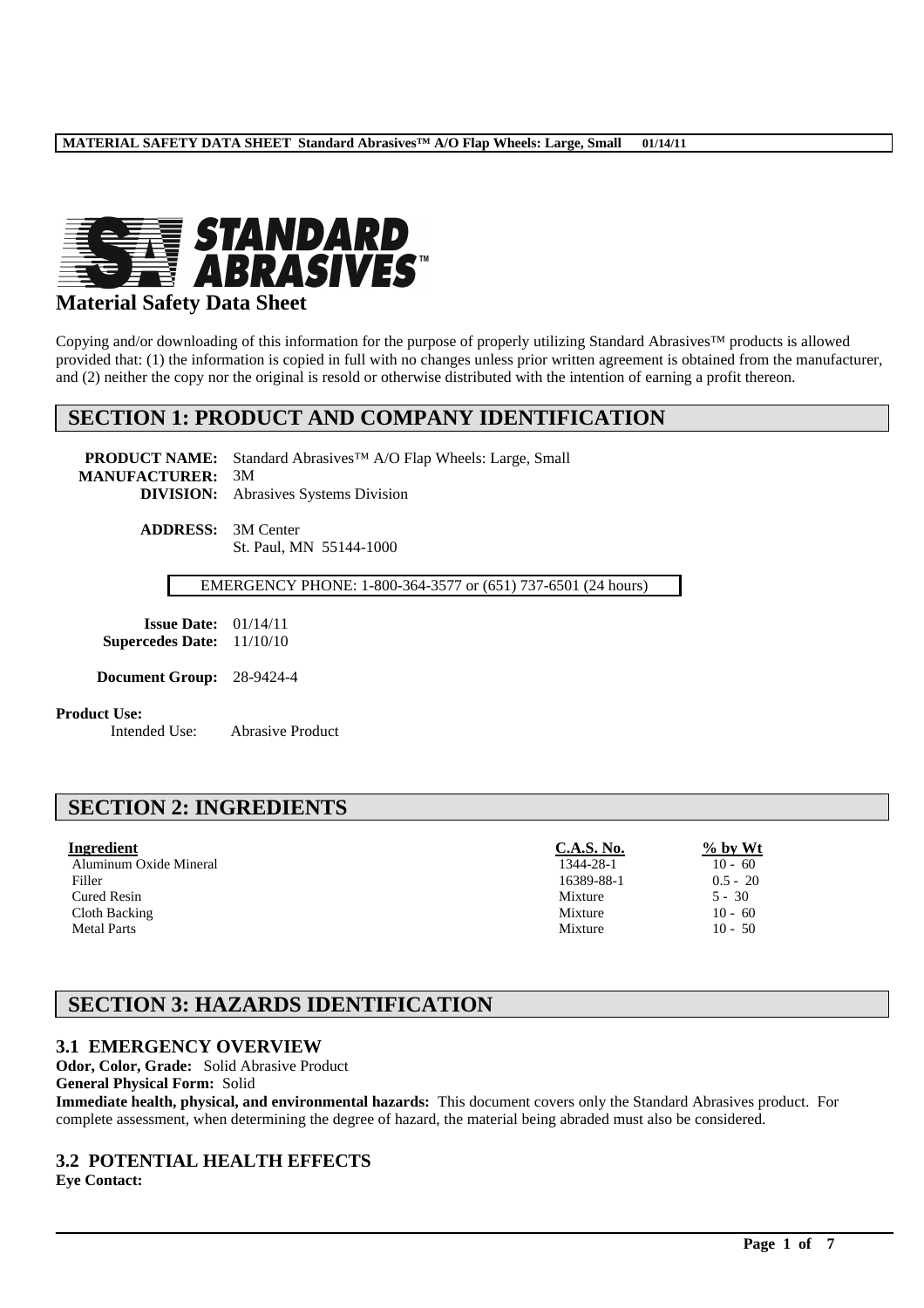Mechanical eye irritation: Signs/symptoms may include pain, redness, tearing and corneal abrasion.

Dust created by grinding, sanding, or machining may cause eye irritation. Signs/symptoms may include redness, swelling, pain, tearing, and blurred or hazy vision.

#### **Skin Contact:**

Mechanical Skin irritation: Signs/symptoms may include abrasion, redness, pain, and itching.

#### **Inhalation:**

Dust from grinding, sanding or machining may cause irritation of the respiratory system. Signs/symptoms may include cough, sneezing, nasal discharge, headache, hoarseness, and nose and throat pain.

Prolonged or repeated exposure may cause:

Pneumoconiosis: Sign/symptoms may include persistent cough, breathlessness, chest pain, increased amounts of sputum, and changes in lung function tests.

#### **Ingestion:**

No health effects are expected.

# **SECTION 4: FIRST AID MEASURES**

### **4.1 FIRST AID PROCEDURES**

The following first aid recommendations are based on an assumption that appropriate personal and industrial hygiene practices are followed.

**Eye Contact:** Flush eyes with large amounts of water. If signs/symptoms persist, get medical attention.

**Skin Contact:** Wash affected area with soap and water. f signs/symptoms develop, get medical attention.

**Inhalation:** Remove person to fresh air. If signs/symptoms develop, get medical attention.

**If Swallowed:** No need for first aid is anticipated.

# **SECTION 5: FIRE FIGHTING MEASURES**

### **5.1 FLAMMABLE PROPERTIES**

**Autoignition temperature** *Not Applicable* **Flash Point** *Not Applicable* **Flammable Limits(LEL)** *Not Applicable* **Flammable Limits(UEL)** *Not Applicable*

#### **5.2 EXTINGUISHING MEDIA**

Ordinary combustible material. Use fire extinguishers with class A extinguishing agents (e.g., water, foam).

### **5.3 PROTECTION OF FIRE FIGHTERS**

**Special Fire Fighting Procedures:** Wear full protective equipment (Bunker Gear) and a self-contained breathing apparatus (SCBA). **Unusual Fire and Explosion Hazards:** Not applicable. None inherent in this product.

**Note: See STABILITY AND REACTIVITY (SECTION 10) for hazardous combustion and thermal decomposition information.**

\_\_\_\_\_\_\_\_\_\_\_\_\_\_\_\_\_\_\_\_\_\_\_\_\_\_\_\_\_\_\_\_\_\_\_\_\_\_\_\_\_\_\_\_\_\_\_\_\_\_\_\_\_\_\_\_\_\_\_\_\_\_\_\_\_\_\_\_\_\_\_\_\_\_\_\_\_\_\_\_\_\_\_\_\_\_\_\_\_\_\_\_\_\_\_\_\_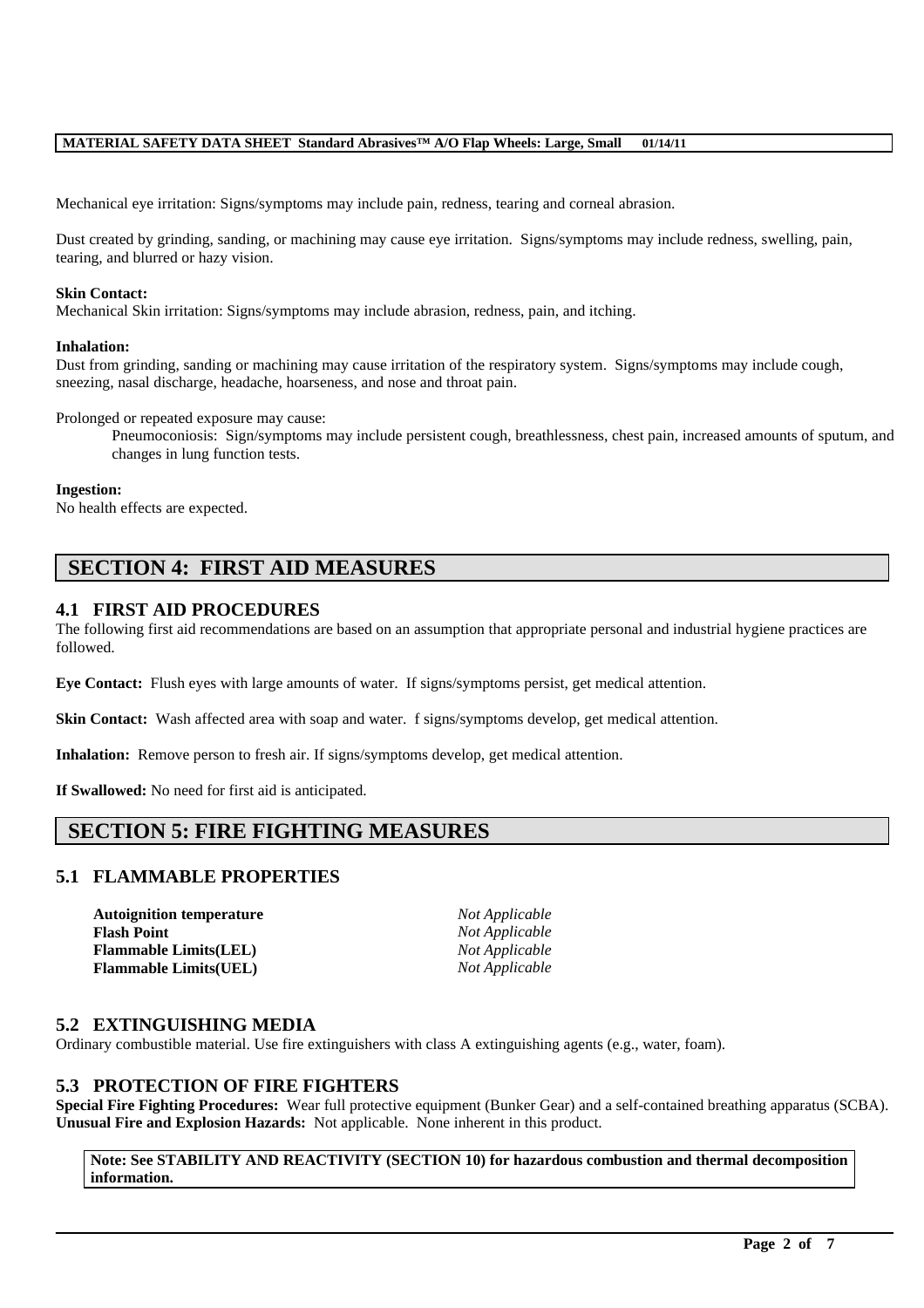# **SECTION 6: ACCIDENTAL RELEASE MEASURES**

**6.1. Personal precautions, protective equipment and emergency procedures** Not applicable.

**6.2. Environmental precautions** Not applicable.

#### **Clean-up methods** Not applicable.

**In the event of a release of this material, the user should determine if the release qualifies as reportable according to local, state, and federal regulations.**

# **SECTION 7: HANDLING AND STORAGE**

## **7.1 HANDLING**

For industrial or professional use only. Avoid breathing of dust created by sanding, grinding or machining. Avoid eye contact with dust or airborne particles. Damaged product can break apart during use and cause serious injury to face or eyes. Check product for damage such as cracks or nicks prior to use. Replace if damaged. Always wear eye and face protection when working at sanding or grinding operations or when near such operations. Sparks and particles flying from the product during sanding or grinding can cause injury and fire.

## **7.2 STORAGE**

Store in a cool, dry place.

# **SECTION 8: EXPOSURE CONTROLS/PERSONAL PROTECTION**

## **8.1 ENGINEERING CONTROLS**

Provide ventilation adequate to control dust concentrations below recommended exposure limits and/or control dust. Provide appropriate local exhaust ventilation for sanding, grinding or machining. Use general dilution ventilation and/or local exhaust ventilation to control airborne exposures to below Occupational Exposure Limits and/or control dust, fume, or airborne particles. If ventilation is not adequate, use respiratory protection equipment.

## **8.2 PERSONAL PROTECTIVE EQUIPMENT (PPE)**

### **8.2.1 Eye/Face Protection**

Avoid eye contact. To minimize the risk of injury to face and eyes, always wear eye and face protection when working at sanding or grinding operations or when near such operations. The following eye protection(s) are recommended: Safety Glasses with side shields.

### **8.2.2 Skin Protection**

Avoid skin contact. Wear appropriate gloves to minimize risk of injury to skin from contact with dust or physical abrasion from grinding or sanding.

#### **8.2.3 Respiratory Protection**

Avoid breathing of dust created by sanding, grinding or machining. Assess exposure concentrations of all materials involved in the work process. Consider material being abraded when determining the appropriate respiratory protection. Select and use appropriate respirators to prevent inhalation overexposure. Select one of the following NIOSH approved respirators based on airborne

\_\_\_\_\_\_\_\_\_\_\_\_\_\_\_\_\_\_\_\_\_\_\_\_\_\_\_\_\_\_\_\_\_\_\_\_\_\_\_\_\_\_\_\_\_\_\_\_\_\_\_\_\_\_\_\_\_\_\_\_\_\_\_\_\_\_\_\_\_\_\_\_\_\_\_\_\_\_\_\_\_\_\_\_\_\_\_\_\_\_\_\_\_\_\_\_\_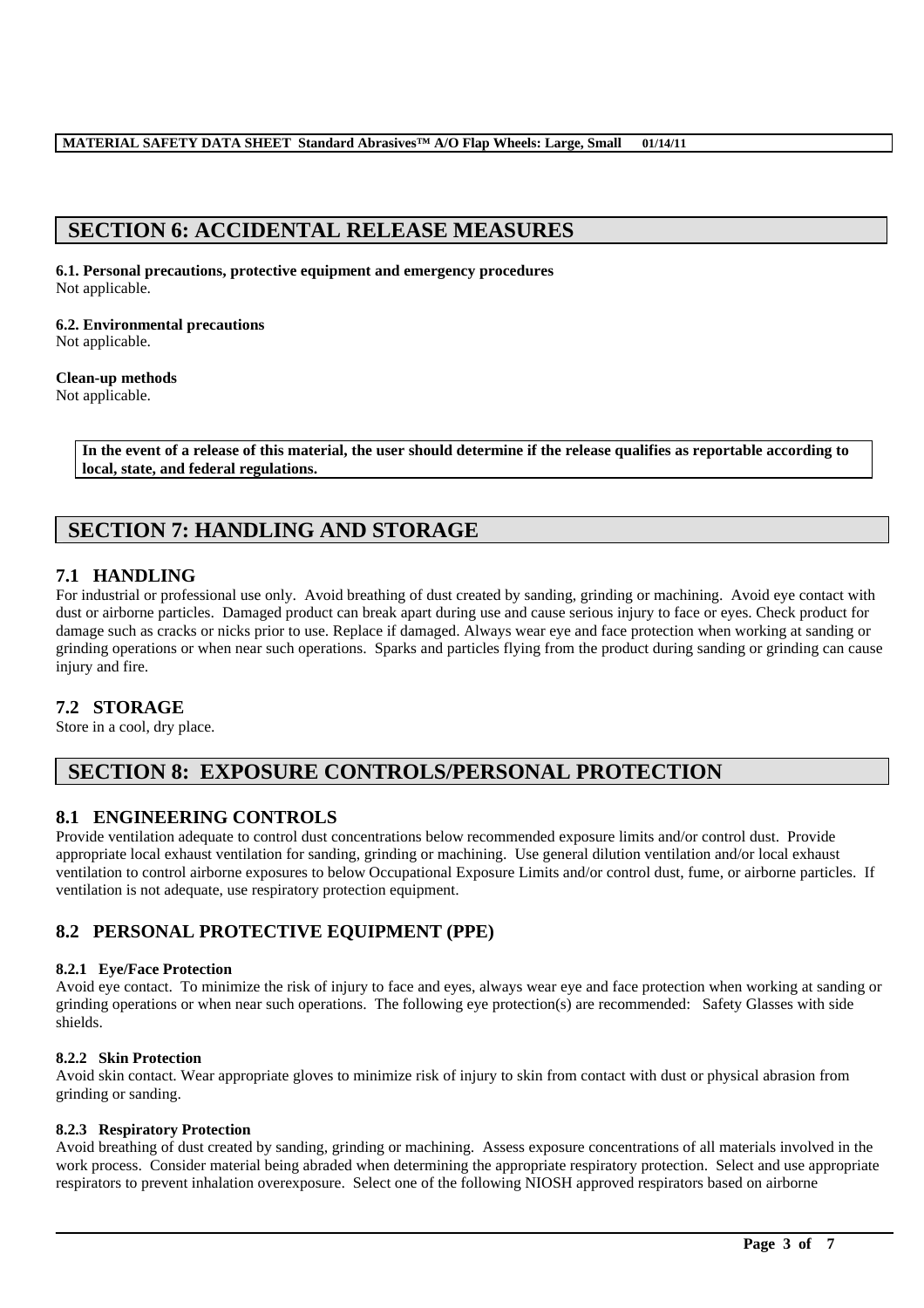concentration of contaminants and in accordance with OSHA regulations: Half facepiece or fullface air-purifying respirator with N95 particulate filters. Consult the current 3M Respiratory Selection Guide for additional information or call 1-800-243-4630 for 3M technical assistance.

\_\_\_\_\_\_\_\_\_\_\_\_\_\_\_\_\_\_\_\_\_\_\_\_\_\_\_\_\_\_\_\_\_\_\_\_\_\_\_\_\_\_\_\_\_\_\_\_\_\_\_\_\_\_\_\_\_\_\_\_\_\_\_\_\_\_\_\_\_\_\_\_\_\_\_\_\_\_\_\_\_\_\_\_\_\_\_\_\_\_\_\_\_\_\_\_\_

#### **8.2.4 Prevention of Swallowing**

Not an expected route of exposure. Wash hands after handling and before eating.

## **8.3 EXPOSURE GUIDELINES**

| Ingredient             | <b>Authority</b> | Type                                 | Limit            | <b>Additional Information</b> |
|------------------------|------------------|--------------------------------------|------------------|-------------------------------|
| Aluminum Oxide Mineral | CMRG             | <b>TWA</b>                           | fiber/cc         |                               |
| Aluminum Oxide Mineral | OSHA             | TWA, respirable<br>fraction          | $5 \text{ mg/m}$ |                               |
| Aluminum Oxide Mineral | OSHA             | TWA, as total dust $15 \text{ mg/m}$ |                  |                               |

SOURCE OF EXPOSURE LIMIT DATA:

ACGIH: American Conference of Governmental Industrial Hygienists CMRG: Chemical Manufacturer Recommended Guideline OSHA: Occupational Safety and Health Administration AIHA: American Industrial Hygiene Association Workplace Environmental Exposure Level (WEEL)

# **SECTION 9: PHYSICAL AND CHEMICAL PROPERTIES**

| Odor, Color, Grade:             | Solid Abrasive Product                    |  |  |
|---------------------------------|-------------------------------------------|--|--|
| <b>General Physical Form:</b>   | Solid<br>Not Applicable<br>Not Applicable |  |  |
| <b>Autoignition temperature</b> |                                           |  |  |
| <b>Flash Point</b>              |                                           |  |  |
| <b>Flammable Limits(LEL)</b>    | Not Applicable<br>Not Applicable          |  |  |
| <b>Flammable Limits(UEL)</b>    |                                           |  |  |
| <b>Boiling Point</b>            | Not Applicable                            |  |  |
| <b>Vapor Density</b>            | Not Applicable                            |  |  |
| <b>Vapor Pressure</b>           | Not Applicable                            |  |  |
| <b>Specific Gravity</b>         | Not Applicable                            |  |  |
| pH                              | Not Applicable                            |  |  |
| <b>Melting point</b>            | Not Applicable                            |  |  |
| <b>Solubility In Water</b>      | Not Applicable                            |  |  |
| <b>Evaporation rate</b>         | Not Applicable                            |  |  |
| Kow - Oct/Water partition coef  | Not Applicable                            |  |  |
| <b>Viscosity</b>                | Not Applicable                            |  |  |
|                                 |                                           |  |  |

# **SECTION 10: STABILITY AND REACTIVITY**

**Stability:** Stable.

**Materials and Conditions to Avoid: 10.1 Conditions to avoid** None known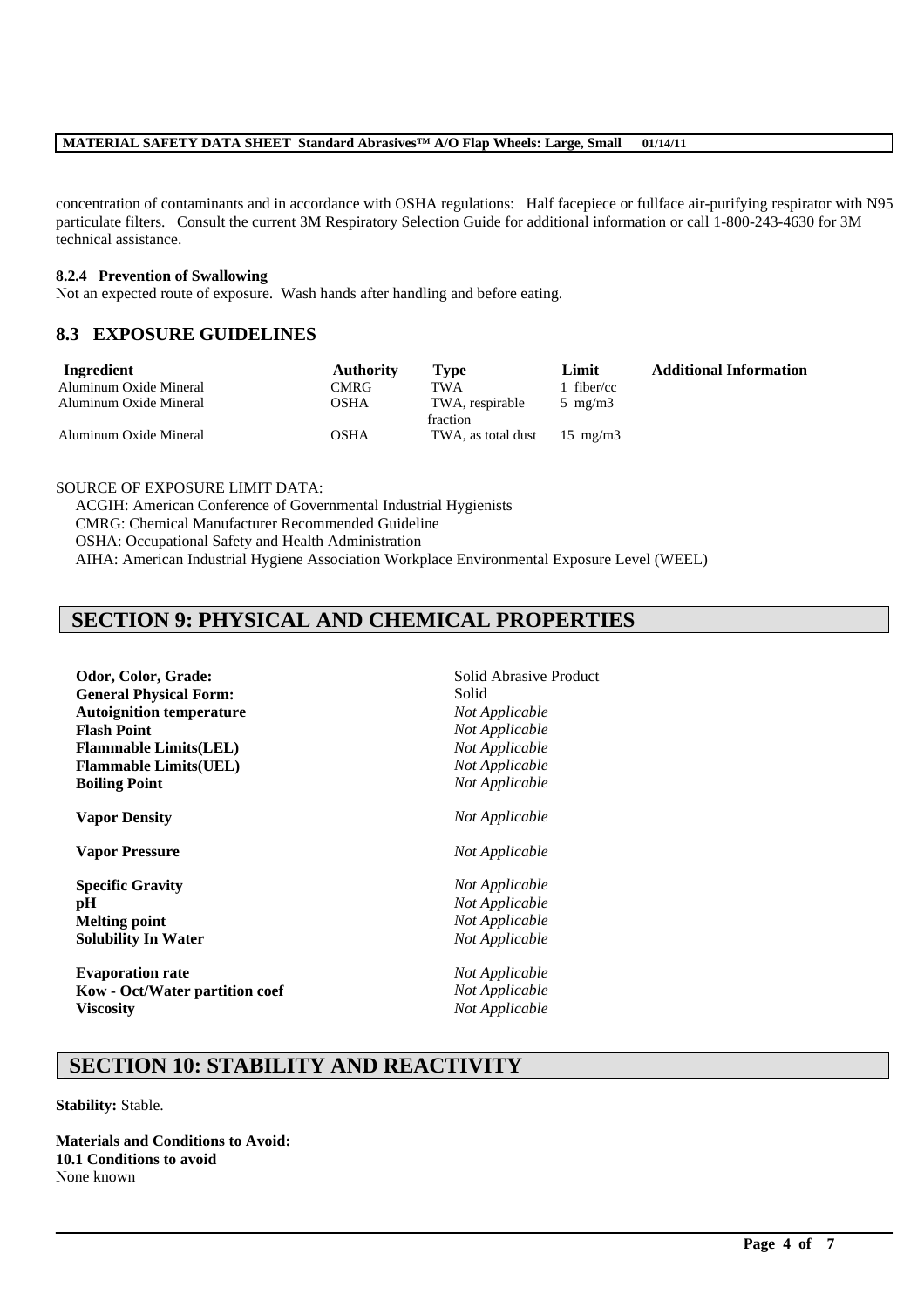**10.2 Materials to avoid** None known

**Hazardous Polymerization:** Hazardous polymerization will not occur.

### **Hazardous Decomposition or By-Products**

**Substance Condition**

Carbon monoxide During Combustion Carbon dioxide During Combustion

**Hazardous Decomposition:** Under recommended usage conditions, hazardous decomposition products are not expected. Hazardous decomposition products may occur as a result of oxidation, heating, or reaction with another material.

# **SECTION 11: TOXICOLOGICAL INFORMATION**

Please contact the address listed on the first page of the MSDS for Toxicological Information on this material and/or its components.

# **SECTION 12: ECOLOGICAL INFORMATION**

## **ECOTOXICOLOGICAL INFORMATION**

Not determined.

## **CHEMICAL FATE INFORMATION**

Not determined.

## **SECTION 13: DISPOSAL CONSIDERATIONS**

**Waste Disposal Method:** The substrate that was abraded must be considered as a factor in the disposal method for this product. Dispose of waste product in a sanitary landfill.

\_\_\_\_\_\_\_\_\_\_\_\_\_\_\_\_\_\_\_\_\_\_\_\_\_\_\_\_\_\_\_\_\_\_\_\_\_\_\_\_\_\_\_\_\_\_\_\_\_\_\_\_\_\_\_\_\_\_\_\_\_\_\_\_\_\_\_\_\_\_\_\_\_\_\_\_\_\_\_\_\_\_\_\_\_\_\_\_\_\_\_\_\_\_\_\_\_

#### **EPA Hazardous Waste Number (RCRA):** Not regulated

**Since regulations vary, consult applicable regulations or authorities before disposal.**

# **SECTION 14:TRANSPORT INFORMATION**

Not regulated per U.S. DOT, IATA or IMO.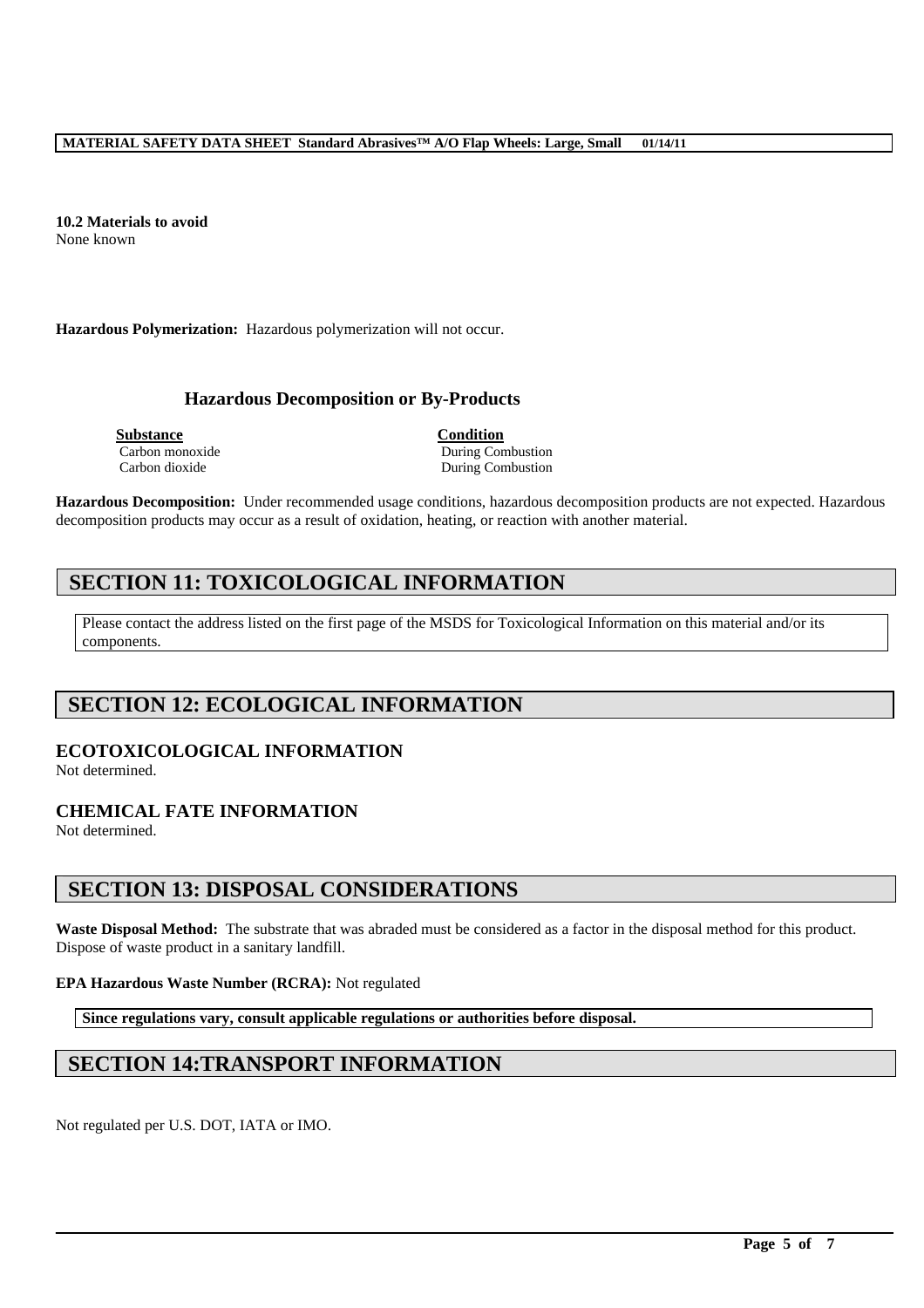*These transportation classifications are provided as a customer service. As the shipper YOU remain responsible for complying with all applicable laws and regulations, including proper transportation classification and packaging. The manufacturer's classifications are based on product formulation, packaging, the manufacturer's policies and understanding of applicable current regulations. The manufacturer does not guarantee the accuracy of this classification information. This information applies only to transportation classification and not the packaging, labeling, or marking requirements. The original Standard Abrasives package is certified for U.S. ground shipment only. If you are shipping by air or ocean, the package may not meet applicable regulatory requirements.* 

# **SECTION 15: REGULATORY INFORMATION**

## **US FEDERAL REGULATIONS**

Contact manufacturer for more information.

#### **311/312 Hazard Categories:**

Fire Hazard - No Pressure Hazard - No Reactivity Hazard - No Immediate Hazard - Yes Delayed Hazard - Yes

**Section 313 Toxic Chemicals subject to the reporting requirements of that section and 40 CFR part 372 (EPCRA):**

| Ingredient             | C.A.S. No | $\%$ by Wt |  |
|------------------------|-----------|------------|--|
| Aluminum Oxide Mineral | 1344-28-1 | $10 - 60$  |  |

### **STATE REGULATIONS**

Contact manufacturer for more information.

### **CHEMICAL INVENTORIES**

This product is an article as defined by TSCA regulations, and is exempt from TSCA Inventory listing requirements.

Contact manufacturer for more information.

### **INTERNATIONAL REGULATIONS**

Contact manufacturer for more information.

**This MSDS has been prepared to meet the U.S. OSHA Hazard Communication Standard, 29 CFR 1910.1200.**

# **SECTION 16: OTHER INFORMATION**

#### **NFPA Hazard Classification**

**Health:** 1 **Flammability:** 1 **Reactivity:** 0 **Special Hazards:** None

National Fire Protection Association (NFPA) hazard ratings are designed for use by emergency response personnel to address the hazards that are presented by short-term, acute exposure to a material under conditions of fire, spill, or similar emergencies. Hazard ratings are primarily based on the inherent physical and toxic properties of the material but also include the toxic properties of combustion or decomposition products that are known to be generated in significant quantities.

\_\_\_\_\_\_\_\_\_\_\_\_\_\_\_\_\_\_\_\_\_\_\_\_\_\_\_\_\_\_\_\_\_\_\_\_\_\_\_\_\_\_\_\_\_\_\_\_\_\_\_\_\_\_\_\_\_\_\_\_\_\_\_\_\_\_\_\_\_\_\_\_\_\_\_\_\_\_\_\_\_\_\_\_\_\_\_\_\_\_\_\_\_\_\_\_\_

Revision Changes: Section 1: Product name was modified. Copyright was modified. Section 8: Respiratory protection information was modified. Page Heading: Product name was modified.